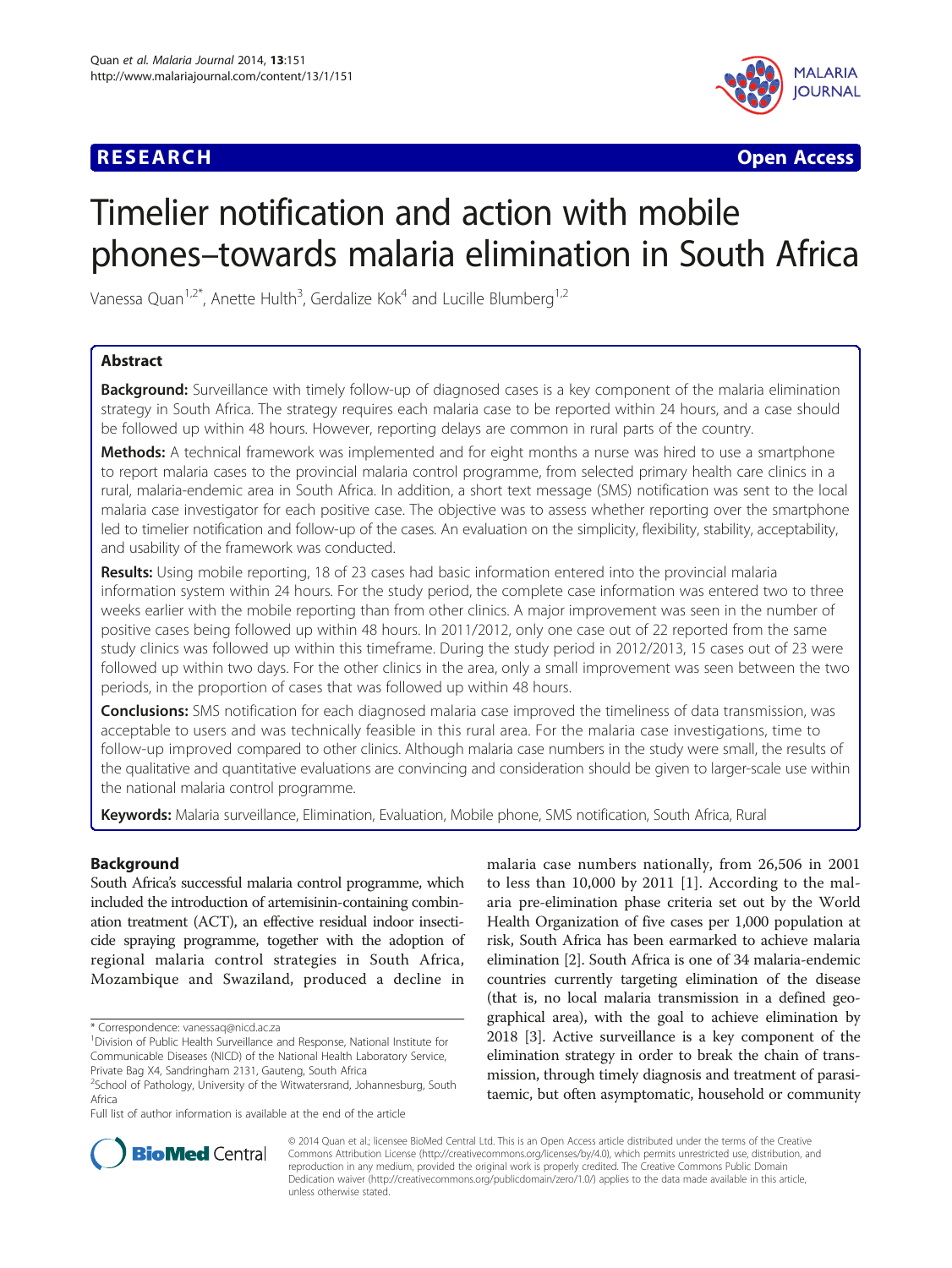contacts of a confirmed malaria case. This is because the reduction in numbers of infected people shrinks the reservoir of malaria parasites available for transmission. The monitoring and evaluation target indicators include, amongst others, notification of all malaria cases within 24 hours of diagnosis at all public and private health care facilities, investigation within a case's household and neighbouring households within 48 hours of notification, and reporting of each case to provincial and national level within 72 hours of notification [[4\]](#page-7-0).

Despite a decreasing number of malaria cases, response to notification and follow-up of each case is extremely important to break the chain of transmission through treatment of identified parasitaemic persons, and reach the target for elimination. Mpumalanga Province, which is one of three malaria-endemic provinces in South Africa, includes the southern region of the Kruger National Park and borders on Mozambique (Figure 1). In the 2012/2013 season, there were 3,007 cases reported from Mpumalanga, out of which 273 were a result of local transmission. Of all cases, 16 died from their malaria infection (personal communication with Provincial Malaria Programme).

The vertical national malaria programme depends on the provincial malaria programmes for malaria control field activities and collection of data on confirmed cases.

Malaria cases are usually managed in rural, primary health clinics where the diagnosis is based on the use of rapid diagnostic tests, and immediate treatment is provided. Staff at health facilities complete a paper-based malaria notification form when there is a positive malaria case (a symptomatic person with a positive rapid malaria diagnostic test). This form is collected by a malaria case investigator who visits a number of health facilities once or twice a week. From the address information on the notification form, the malaria case investigator visits each case and the immediate local community. The form is taken to a different subdistrict for entry of the information into a malaria information system for the province. Therefore, with current routines, it may take a long time before the notification form is collected by the malaria case investigator, and much longer before the information is entered into the provincial malaria information system.

The logistical challenges are numerous and include shortage of case investigators, transport problems, insufficient funding to support phone calls, petrol and car maintenance, and case patients being absent from home when the malaria case investigator visits. The infrastructure is poor, in that facilities do not have fax machines or email facilities to send urgent notifications to the

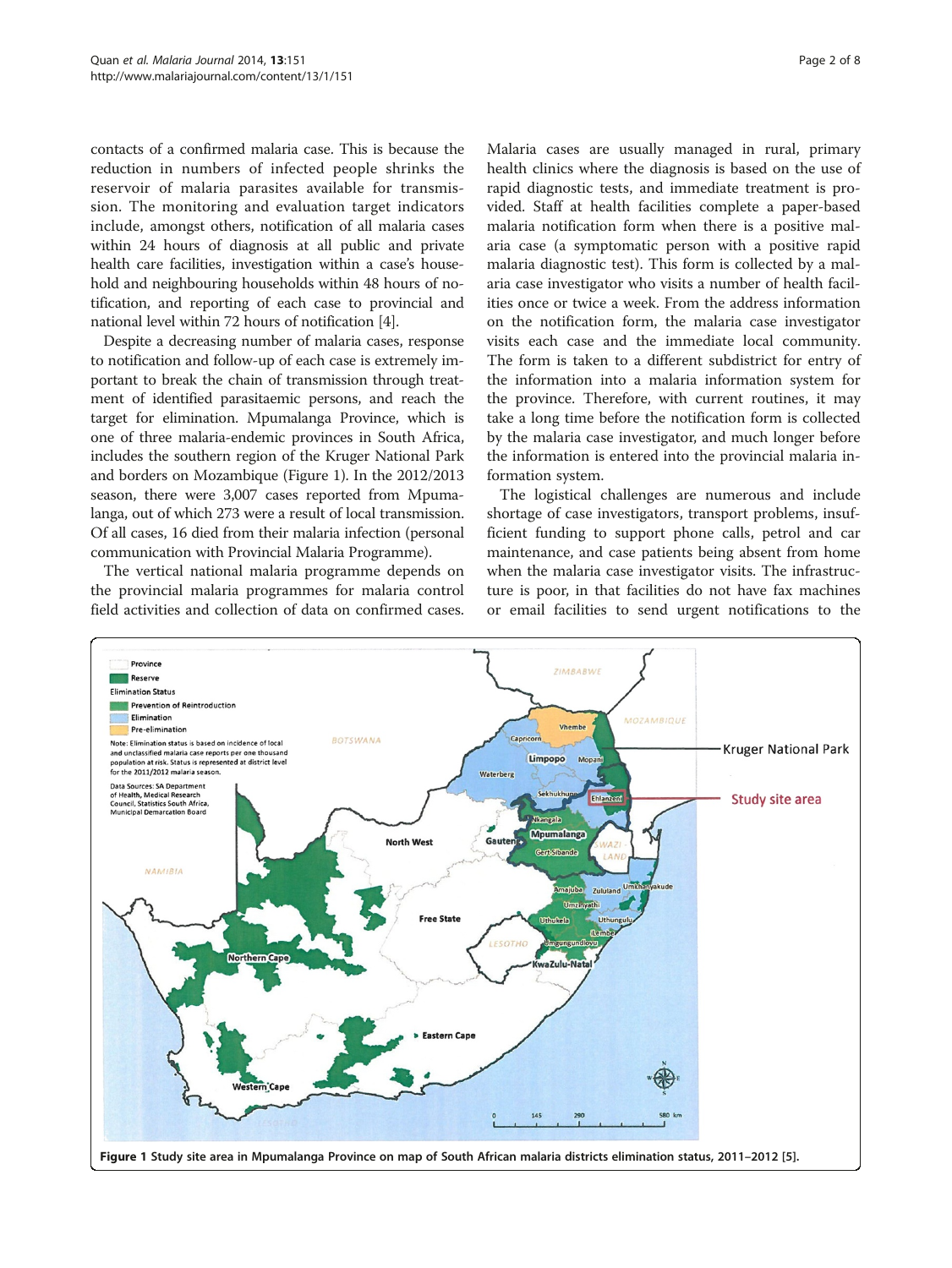malaria programme, and electricity supplies may be intermittent. The whole process has been found to be slow and inefficient, impacting negatively on the malaria case notification and investigation time targets.

There are many reports of mHealth (mobile technologies for health) as an innovative tool for improving health care quality in middle and low income countries [[6,7\]](#page-7-0). Mobile technologies have been used for faster reporting of information, with usually a higher cost for initial set-up but a long-term overall cost-effective benefit. The evidence to date is that mobile electronic technologies are useful in terms of quality, timeliness and overall cost-effectiveness for surveillance reporting and research studies, and that mobile technologies are acceptable and feasible in lower resource settings [\[8,9](#page-7-0)]. South Africa is amongst countries with the highest proportion of mobile phone users per population: 93% of the population subscribe to a mobile phone network [[10\]](#page-7-0). Only five million of South Africa's estimated 50 million population use landline phones. Text messaging via SMS is the most common function among South African mobile customers, and is used by almost 4.2 times more people than email. More than two-thirds (69%) of consumers prefer sending texts to calling, largely because it is less expensive, and 10% of people believe texting to be a more rapid way of communicating [\[11](#page-7-0)].

This article describes a pilot study of mobile phone reporting of malaria cases diagnosed at rural primary health care clinics in the Mpumalanga Province of South Africa. The main purpose of the study was to assess how mobile reporting of malaria cases could assist in meeting the operational requirements of malaria notification and case follow–up, as well as to test the technology in a rural setting in the context of a functioning malaria control programme.

# Methods

In order to establish whether mobile phone reporting could assist in all malaria cases being notified within the required time frame, a mobile phone technical framework was implemented and a nurse was hired to send reports over a smartphone from selected primary health care clinics in a malaria-endemic area in South Africa for eight months. The work was done in close collaboration with the Mpumalanga Malaria Control Programme, which normally receives the paper-based reports from the clinics included in the study. The mobile reporting did not replace the submission of the complete notification forms during this study. As timely reporting is valuable only if action is taken, an evaluation on whether reporting over the mobile phone led to timelier follow-up of the cases was also conducted.

Ethical approval was obtained from the University of the Witwatersrand Human Research Ethics Committee

(protocol number M120666) and the Mpumalanga Provincial Government.

#### Technical set-up

A mobile form collection and server solution was implemented, making use of open-source software configured to fit the specific use-case and requirements of the study. ODK Collect [\[12\]](#page-7-0) was used for mobile data entry, which runs as a Java-based application on an Android smartphone. The software allows for data to be stored on the mobile and sent at a later stage, should networks be temporarily unavailable. Mobile forms were authored using the XLSForm standard and form submissions were maintained using a custom implementation of Formhub [[13\]](#page-7-0) running on a dedicated server hosted in South Africa. The reason why a dedicated server was set up for the study, was to not store patient-level data outside of South Africa (in the so called cloud). The Formhub web interface was only accessible over a secure connection using Secure Sockets Layer (SSL) with mobile form submissions secured in the same way. Access to form data and data export functionality was controlled on a peruser level, through appropriate authentication and authorization mechanisms configured in the Formhub implementation.

#### Data collection

Patient-level data on each malaria case, as currently reported within the malaria control programme, were submitted to the central server on a form on the smartphone that had the same structure and fields as the paper malaria case notification form.

In this study a designated person reported from the health care facilities, as the regular staff, with their current staff complement and work descriptions, were not able to handle this kind of reporting. To make the reporting as authentic as possible, a nurse was hired for the task. This person was elderly (71 years), with very little experience of computers and no experience of using smartphones. She contacted the clinics each weekday to inquire about any new malaria case, in order to conform to the 24-hour reporting limit. If a case had been found, the nurse would travel to the clinic and then send the required information over the phone to the server. She was asked to keep a manual log of all irregularities during the whole study period.

As the chosen technical solution lacked a function for automatic notification of new data having been submitted, it was decided at the beginning of the study that the nurse should send a text message via SMS to the malaria team coordinator in the district, for each new submission that was made. The malaria team coordinator, in turn, forwarded this message to the local case investigator. This message comprised the name of the clinic, the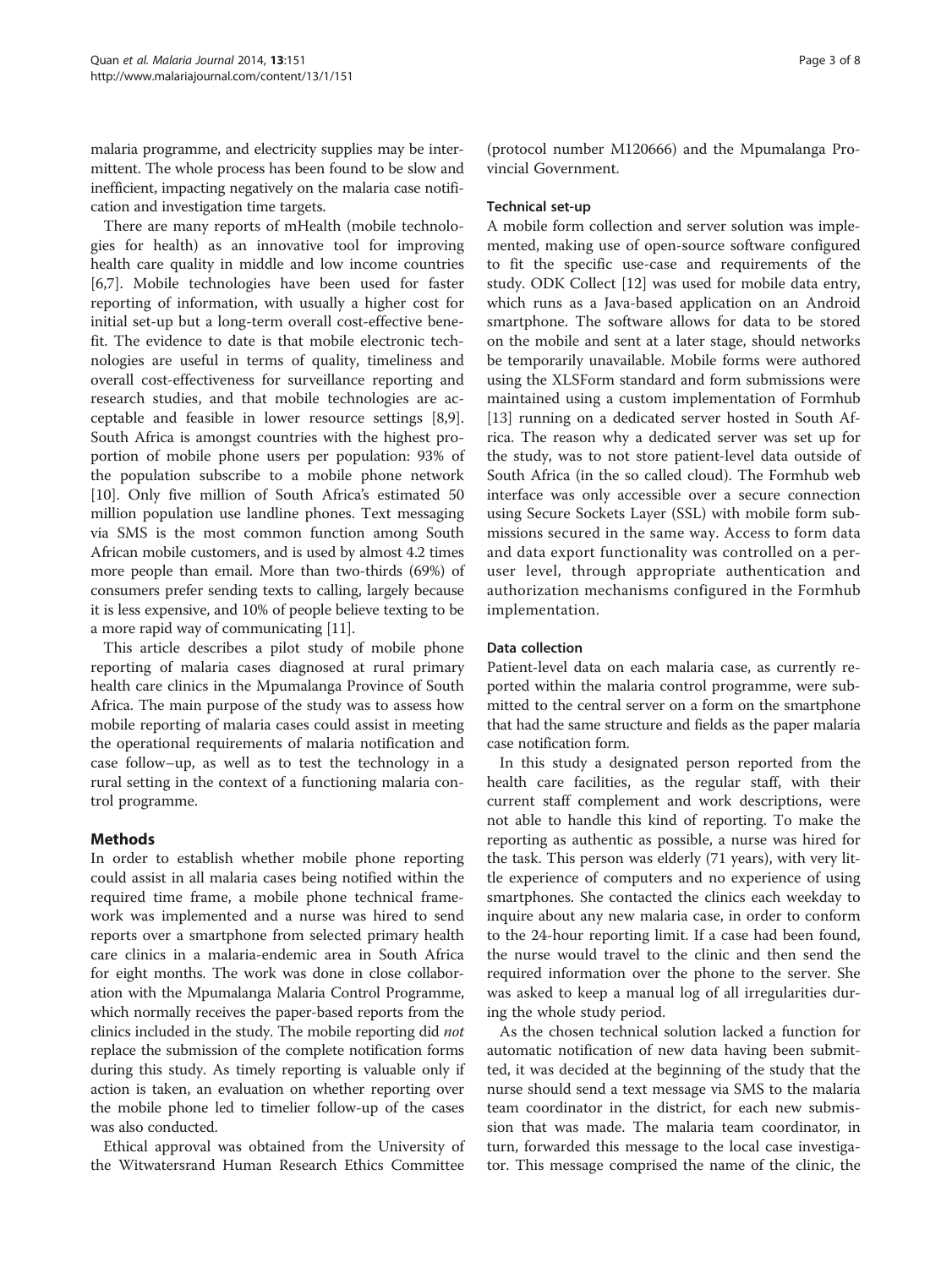patient's name and age, and date of malaria diagnosis. This basic information was entered into the malaria surveillance information system in the province upon reception.

#### Study site

The reporting was done from three primary health care facilities in a rural, resource-limited area of Mpumalanga Province with all the challenges regarding communications (fax and conventional phone often do not work), supply of electricity and transportation. The mobile phone reception in this area is good and many more people rely on mobile phones than on conventional land lines.

# Study period

The reporting was done from 1 October, 2012 to 31 May, 2013 (eight months) to cover the usual malaria season in southern Africa.

# Evaluation

The following measures were evaluated using a mixed methods approach: simplicity, flexibility, stability, timeliness, and acceptability [\[14](#page-7-0)]. The usability of the framework, ie, how easy it was to use the device and the software was also evaluated.

# Qualitative evaluation

A structured interview was conducted with all individuals who were involved in the mobile reporting, from the health care workers at the clinics and the nurse doing the reporting to the stakeholders at the district communicable diseases control office  $(n = 9)$ . The evaluation also included an analysis of the manual logs that the nurse kept and a record on how often the phone had to be charged and how many technical troubles were encountered ('battery and phone trouble study'). The results of the interviews formed the basis for the evaluation of the simplicity, flexibility and stability of the software and mobile device. Based on these interviews, the usability and acceptability of the surveillance system was also evaluated.

# Quantitative evaluation

The timeliness was evaluated with respect to two events:

1) Notification: whether the time from diagnosis to entering the case information into the provincial malaria information system – thus making the information available to relevant public health authorities – was affected with mobile reporting in place. The time it took for the basic information sent via SMS to be entered, as well as the time between diagnosis and the complete information being entered were evaluated.

2) Follow-up: whether the time it took from diagnosis to case follow-up was affected by the mobile reporting. The number of days it took for the cases to be followed up after diagnosis was measured. The proportion of cases that were followed up within the required time (48 hours), that is, within zero, one or two days from notification was calculated. Only access to dates and not the hours was available, and therefore an assumption was made that if a case was followed up within two days, this complied with the 48 hours' recommendation. In practice this may correspond to some additional hours. The notification date was assumed to be equal to diagnosis date, as a nurse would fill out a form immediately upon diagnosis.

The two indicators were investigated for the three clinics as well as for other clinics served by the same malaria case investigator for the study period. To control for other factors that might have affected the reporting, the difference in timeliness between the three study clinics to other clinics served by the same case investigator for the previous year when no study was conducted, was also compared. Additionally, the timeliness for all other clinics in the municipality, to use as an unbiased control, for both time periods was computed.

To enable these comparisons the following attributes for each case were collected:

- Date of diagnosis.
- Date of receipt of notification SMS.<br>• Date of entry of paper-based form
- Date of entry of paper-based form data into the provincial malaria information system.
- Date of case follow-up.

An exploration into whether the district malaria control programme had received any paper forms from the three clinics without any reports being sent by the mobile device was performed.

Baseline data for all clinics in the area for the study period and the control period were provided by the Mpumalanga Malaria Control Programme in Mbombela.

# Results

# Simplicity, flexibility and stability

ODK Collect, which was used for mobile data entry, was deemed simple and intuitive to use; it had a limited set of functionality and a low-learning curve. Asynchronous form submission added flexibility by allowing for data to be collected without a connection, and submitted at a later stage. There were, however, some issues with stability when using an older smartphone during the time when the study was set up. These issues were resolved when upgrading to the newer phone, which was then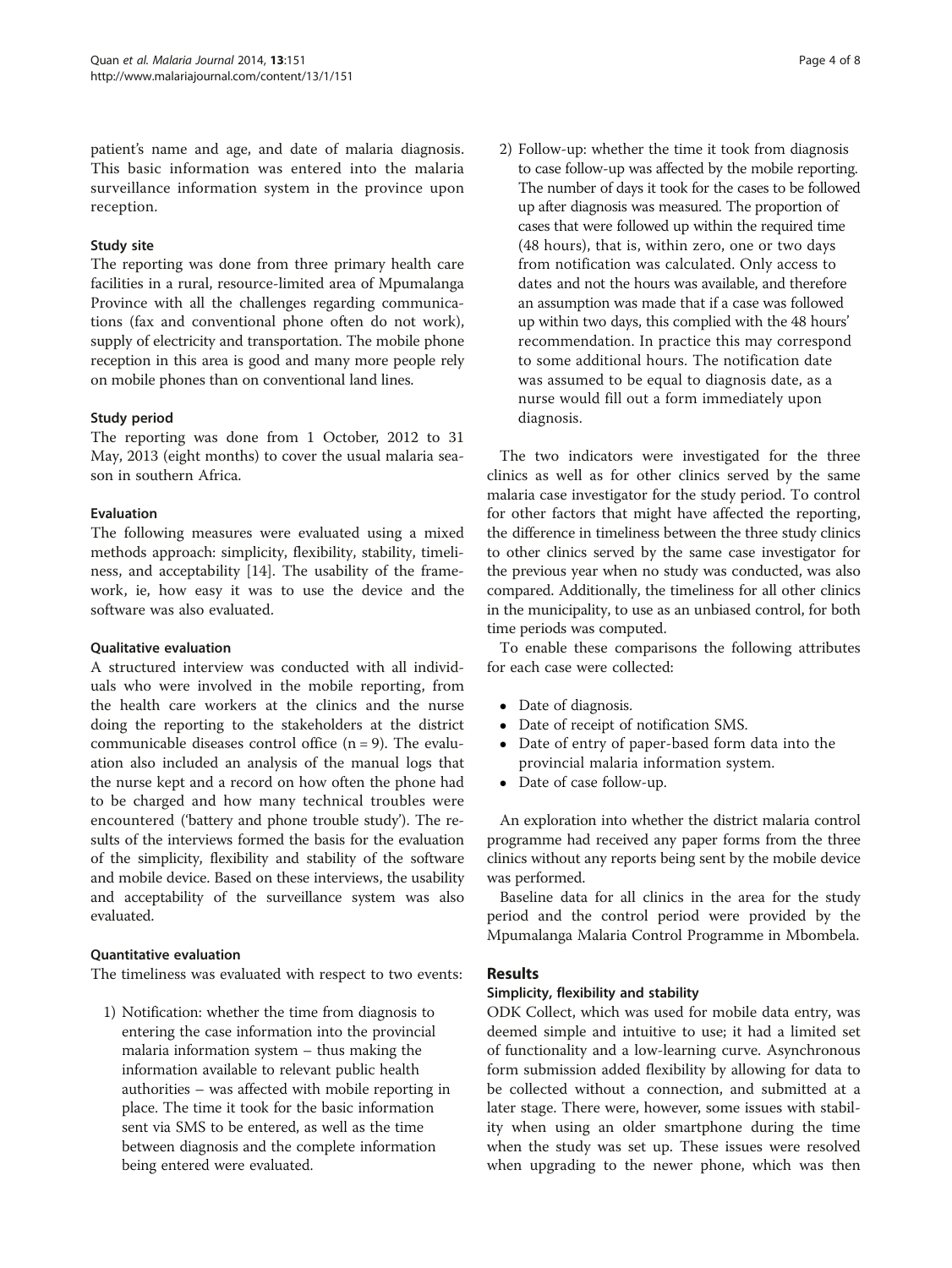<span id="page-4-0"></span>used for the study period. The back-end server database (Formhub) was simple to set up and use. Some technical knowledge was required to design the forms, and to manage and maintain the system. To set up a customhosted instance was, however, not as simple. Documentation and support for hosting a separate instance of Formhub was limited. Once all issues were resolved, the system proved to be stable. The mobile application used (ODK Collect) required an Android-based smartphone. This hardware requirement was suitable for this specific study, but may not be viable for any broader roll-out.

The results of the 'battery and phone trouble' study showed that there were no regular problems with low battery. It was impossible to send data from one of the three clinics during the study period because of poor connectivity. Instead, the nurse sent the forms when she was on the road home as the data could be collected offline, stored on the phone and sent by bulk later if connection was unavailable. The notifications sent via SMS worked well from all three clinics. There was a technical failure of the system with receiving the forms at the central server for a period of six weeks, but the SMS notifications were still being sent and received during that period.

# **Usability**

The nurse who submitted the reports had never used a smartphone before entering the study. She had used a computer for 1.5 months in 2006. Nonetheless, two hours of training were sufficient, and after three weeks she felt comfortable with the forms and the device. The foremost difficulty was to accurately handle the touch screen, as she was unused to touch screen devices. The size of the screen was perceived as adequate, and the size of the device was deemed good as it was easy to store.

Once the nurse was used to the mobile phone it took only three minutes to complete the malaria form. All data were entered from the paper-based forms. Having all information on paper substantially increased the nurse's confidence. It should be noted that the paper-based form was more quickly filled out than the equivalent form on the smartphone.

#### Acceptability

The staff at the clinics perceived that the study made their work on reporting infectious diseases more meaningful as it was evident that someone actually reviewed the data they were collecting and submitting. The study also increased the understanding of the importance of early reporting, according to the nurses at the health clinics.

One of the interviewed nurses stated that "it will not be a problem if the malaria SMS alert was left up to the clinic because it would be easy and the benefits are good". All three clinics were willing to continue with mobile reporting by, for example, sending information on malaria because they see the benefit of early reporting and case finding.

#### **Timeliness**

In Table 1, the results for the time from case diagnosis to entry of case information into the provincial malaria information system are presented. Data are shown for three groups of clinics: the three clinics included in the study, other clinics served by the same malaria case investigator, and, all other clinics in the municipality. Data are presented for two time periods: the study period and the same period for the previous season. Table [2](#page-5-0) contains data on timeliness from diagnosis to follow-up, for the same three groups of clinics and the same two time periods as in Table 1.

During the study period, 24 cases of malaria were reported from the three clinics from which case information and the SMS notification was sent by mobile phone. For one case, relevant data from the provincial malaria information system were not available to include in the evaluation, which hence encompassed 23 cases. All positive

|  |  |  |  |  |  |  | Table 1 Time between diagnosis and case information being entered into the provincial malaria information system |
|--|--|--|--|--|--|--|------------------------------------------------------------------------------------------------------------------|
|--|--|--|--|--|--|--|------------------------------------------------------------------------------------------------------------------|

| Time period                        |                          | Clinics with mobile reporting |                          | Other clinics with same<br>case investigator as those<br>with mobile reporting | Other clinics in the municipality<br>with other case investigators |                            |
|------------------------------------|--------------------------|-------------------------------|--------------------------|--------------------------------------------------------------------------------|--------------------------------------------------------------------|----------------------------|
|                                    | October 2011-May<br>2012 | October 2012-May<br>2013      | October 2011-May<br>2012 | October 2012-May<br>2013                                                       | October 2011-March<br>2012                                         | October 2012-March<br>2013 |
| # of clinics                       | 3                        | 3                             | 11                       | 16                                                                             | 27                                                                 | 41                         |
| # of reported<br>cases             | 22                       | 23                            | 42                       | 66                                                                             | 168                                                                | 170                        |
| # of days<br>on average<br>(range) | 33.0 (12-60)             | $7.3(2-19)$                   | $35.2(7 - 78)$           | $28.9(7-87)$                                                                   | $33.4(8-79)$                                                       | $42.6(6 - 187)$            |
| Median #<br>of days                | 37                       |                               | 27                       | 22                                                                             | 29                                                                 | 27                         |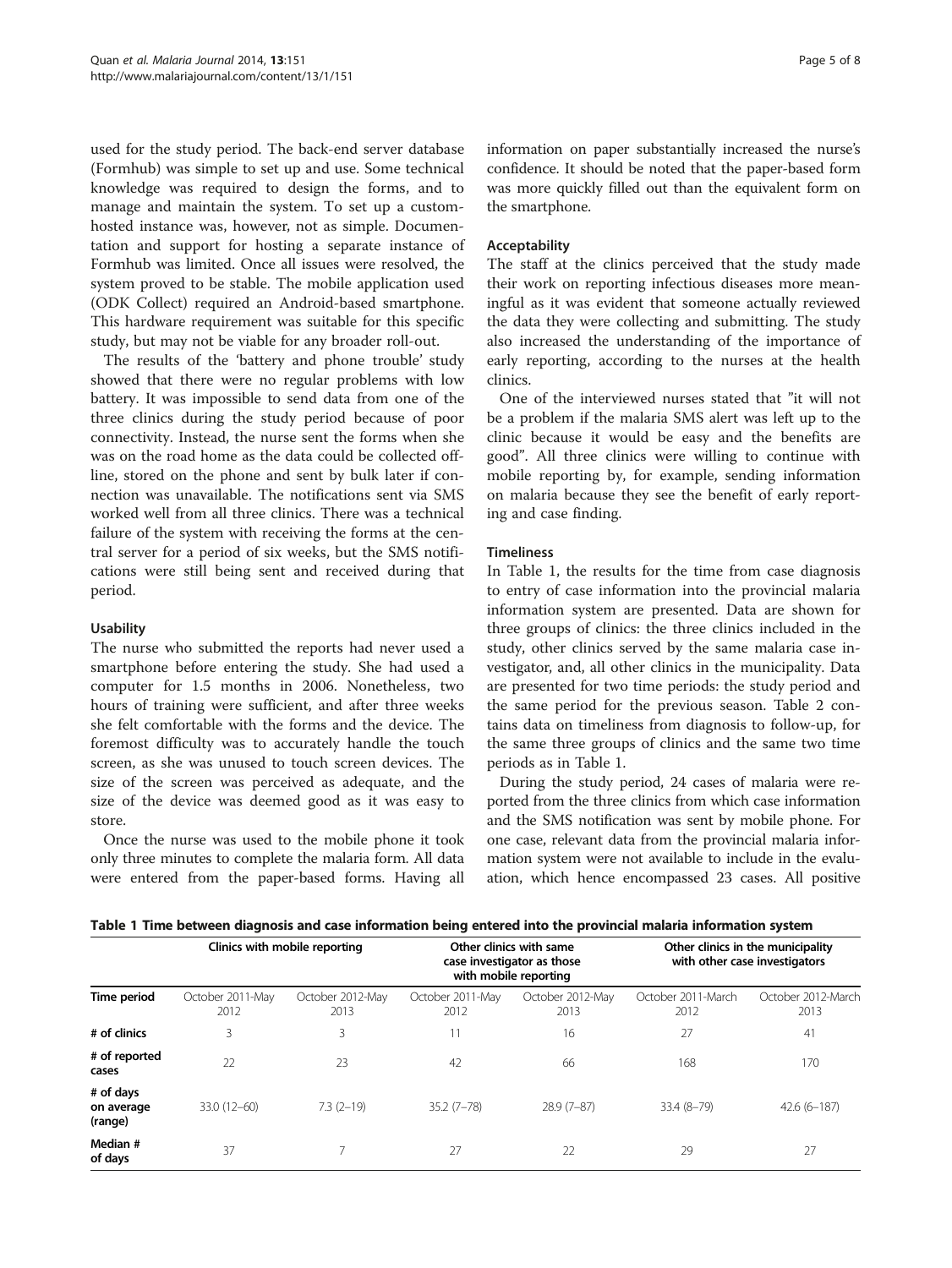|                                                                                                             | Clinics with mobile reporting |                          | Other clinics with same case<br>investigator as those with mobile<br>reporting |                          | Other clinics in the municipality with<br>other case investigators |                            |
|-------------------------------------------------------------------------------------------------------------|-------------------------------|--------------------------|--------------------------------------------------------------------------------|--------------------------|--------------------------------------------------------------------|----------------------------|
| Time period                                                                                                 | October 2011-May<br>2012      | October 2012-May<br>2013 | October 2011-May<br>2012                                                       | October 2012-May<br>2013 | October 2011-March<br>2012                                         | October 2012-March<br>2013 |
| # of clinics                                                                                                | 3                             | 3                        | 11                                                                             | 16                       | 27                                                                 | 41                         |
| # of reported cases                                                                                         | 22                            | 23                       | 42                                                                             | 66                       | 168                                                                | 170                        |
| # of days on average<br>(range)                                                                             | $14.7(0 - 40)$                | $2.5(0-10)$              | $18.5(0-65)$                                                                   | $5.3(0-32)$              | $11.8(0-69)$                                                       | $23.5(0-180)$              |
| Median # of days                                                                                            | 13.5                          | $\overline{2}$           | 8                                                                              | $\overline{4}$           | 6                                                                  | $\overline{4}$             |
| # of cases followed<br>up within 2 days<br>$%$ of total # of<br>reported cases from<br>the covered clinics) | 1(5%)                         | 15 (65%)                 | 5 (12%)                                                                        | 22 (33%)                 | 22 (13%)                                                           | 62 (36%)                   |

<span id="page-5-0"></span>

| Table 2 Time between diagnosis and follow-up |  |  |
|----------------------------------------------|--|--|
|----------------------------------------------|--|--|

cases that were notified from the three clinics were also notified by mobile phone.

Data were incomplete for April and May 2012 for the clinics in the municipality served by other case investigators. For this reason these two months were removed from the 2013 data on clinics served by other case investigators, to make the numbers comparable. However these two months were kept in the datasets for the study case investigator analysis, as the number of reported cases was already low. What was important in the analysis was the proportions rather than the absolute numbers, and the figures are thus still comparable between the two time periods for the three groups of clinics in the two tables. In addition, April and May were two months with a rather low number of reported malaria cases.

During the study period, for the 23 cases from the three clinics included in the study, the basic information contained within the text message was entered into the provincial malaria information system in less than or equal to one day. The exceptions were when the diagnosis was made on a Friday and the reporting nurse was at another clinic, or when the diagnosis was made on Saturdays or public holidays. The average time between reporting and data being entered was one day (range, zero to five days), and the median was also one day. Eighteen cases out of 23 (75%) had the basic information entered within 24 hours.

The median number of days between diagnosis and the complete case information being entered into the malaria information system for the province, changed from 37 days in 2011/2012 to seven days during the study period for the three clinics (Table [1](#page-4-0)). Comparing to the other clinics with the same case investigator, the number of days decreased from 27 in 2011/2012 to 22 in 2012/2013. For clinics in the municipality with other case investigators, there was also a small improvement, namely, two days, between 2011/2012 and 2012/2013,

meaning that the whole improvement of 30 days cannot be attributed to the mobile-based reporting. Nonetheless, with the case investigator being notified about positive cases, the reporting was two to three weeks faster than from other clinics in the municipality.

An improvement was seen in the number of malaria cases that were followed up within the required 48 hours (Table 2). In 2011/2012 only one case out of 22 (5%) reported from the three clinics in the study was followed up within this time. During the study period in 2012/ 2013, 15 cases out of 23 (65%) were followed up within two days. An improvement between the two seasons in the proportion of cases that were followed up within 48 hours could also be noted for the other clinics in the municipality: 33% in 2012/2013 compared to 12% in 2011/2012 for the clinics with the same case investigator and 36% in 2012/2013 compared to 13% in 2011/2012 for the clinics with other malaria case investigators.

#### **Discussion**

The selected technical solution was deemed adequate for the study. Overall, it was particularly the notification sent via SMS by the reporting nurse to the malaria team coordinator that had the largest impact on the positive outcome of the study. SMS reporting of weekly aggregated malaria data from health facilities supports malaria control programmes in Zanzibar and Zambia [[15,16](#page-7-0)].

One limitation of this study is the small number of malaria cases covered. This is largely because of the successes of the malaria control programme in South Africa. Despite the small numbers, every case is important and requires timely notification and response, and this will become increasingly so as the target date (2018) for malaria elimination in South Africa approaches.

The time it takes between diagnosing a case and for the case information to be notified, and thus making the information available for all relevant stakeholders, should preferably be 24 hours or less. As seen in the results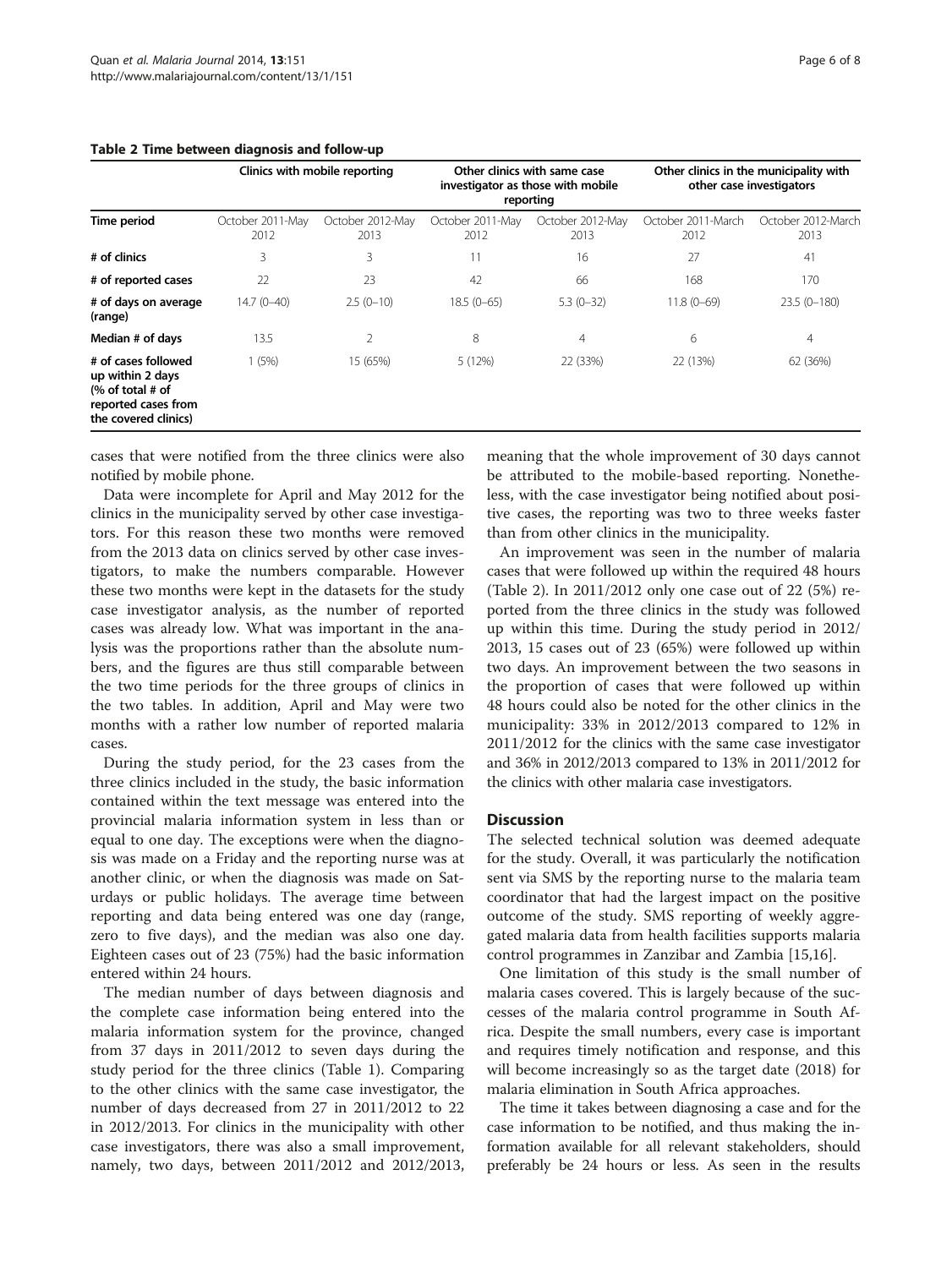(presented in Table [1\)](#page-4-0), no single report from this area complied with this requirement. The reason for this is that the paper reports need to be fetched by car and driven to the city where the entries are being made. A case will be followed up regardless of whether it is entered into the provincial malaria information system. It is, however, important for disease monitoring that cases are captured in a timely manner, so that all stakeholders have access to the same information. Within the study, the data capturers were not given access to the database to which the reporting nurse submitted the data. With the reporting on a smartphone, the same information was entered as on the paper form, and the study showed that data capturing within 24 hours is feasible from a technological point of view. However, an important aspect is that there was a designated person doing the data entering on the phone. At the present time it is difficult to foresee a countrywide system requiring all malaria case information to be entered via a smartphone. Should this eventually be done, the manual SMS should be replaced by an automatic notification for all relevant recipients.

The timeliness for both data capturing and follow-up improved between the 2011/2012 and the 2012/2013 seasons. One reason could be that not only the case investigator serving the clinics from which the mobile reporting was done was affected by the study's presence, but that the study had an impact on the entire case investigator team. Other reasons could be that the weather conditions were more challenging during the 2011/2012 season. However, as the improvement was much larger for the three study clinics than for the other clinics served by the same case investigator, the contribution of the mobile reporting can be quantified.

It was also noted by the nurses at the participating clinics that with the SMS alerts, the case investigator came immediately for positive cases: "the malaria team came 20 times quicker than normal". By notifying the case investigator of each new case, transport costs were also reduced as the case investigator would only travel to a clinic when there was a case to report and follow up.

In this study, a designated person sending the reports was employed which made it feasible to evaluate the usage of a smartphone. The phone was found both useful and acceptable, but it would not be possible to have the nurses with their current staff complement and work descriptions to handle any kind of reporting requiring smart phones and specific applications.

Furthermore, the more advanced system of transferring the data to a central database is not yet applicable in this setting and therefore on a larger scale it would not be possible at present. Leon and Schneider mention in detail the challenges of setting up a large scale mHealth in South Africa, including a weak health system, organizational weaknesses and a gap between policy and implementation (which includes the introduction and use of information technology) and poor capacity of provinces and districts to use information systems [\[10](#page-7-0)] .

A more viable way could be to introduce a toll-free number in the country to which any nurse who has filled out a malaria notification form could send an SMS with some basic information, such as name of the clinic, name and age of the case, and the date of diagnosis, to a central coordinating hub. Such a system would require that the toll-free number be stated on the malaria form and that the information is distributed from the central hub to the district coordinator, who can then mobilize the investigating team. Should such a system be implemented, it would be of great value for the central data collection if this information, contained within the SMS, could be automatically integrated into the various provincial information systems for case-based data on malaria.

#### Conclusion

The presented study showed that mobile phone-based reporting of notifiable diseases was acceptable to the users and technically feasible in a rural area in South Africa. A retired nurse without computer skills felt comfortable using a smart phone for reporting after three weeks, after having received only two hours of training. The study also had a positive effect on the nurses at the clinics, as they realized that the reporting of notifiable diseases is actually recognized by the authorities and has a clear purpose.

The use of a notification sent via SMS from the mobile phone for each newly diagnosed malaria case improved the timeliness. Relative to other clinics and previous season, the time between diagnosis and reporting decreased substantially as did the time between diagnosis and follow-up. Notably, the median number of days between diagnosis and follow-up for the three study clinics decreased to two days, which is the target set within the malaria elimination strategy in South Africa.

A vision is that full malaria case reporting could be done in real-time over a smartphone by the health care professionals at the primary health clinics in the future. However, smartphones may be useful for research projects and dedicated surveillance programmes, but presently cannot be used on a more general, national level in South Africa. For this to happen, the reporting system would need restructuring over the whole spectrum of notifiable diseases.

Although malaria case numbers were small in the presented study, the results are convincing. It is a proof of concept that a complementary SMS sent by the reporting nurse can be an important component to reach the goal of having no local malaria transmissions by 2018. Consideration should be given to large-scale use, possibly using a